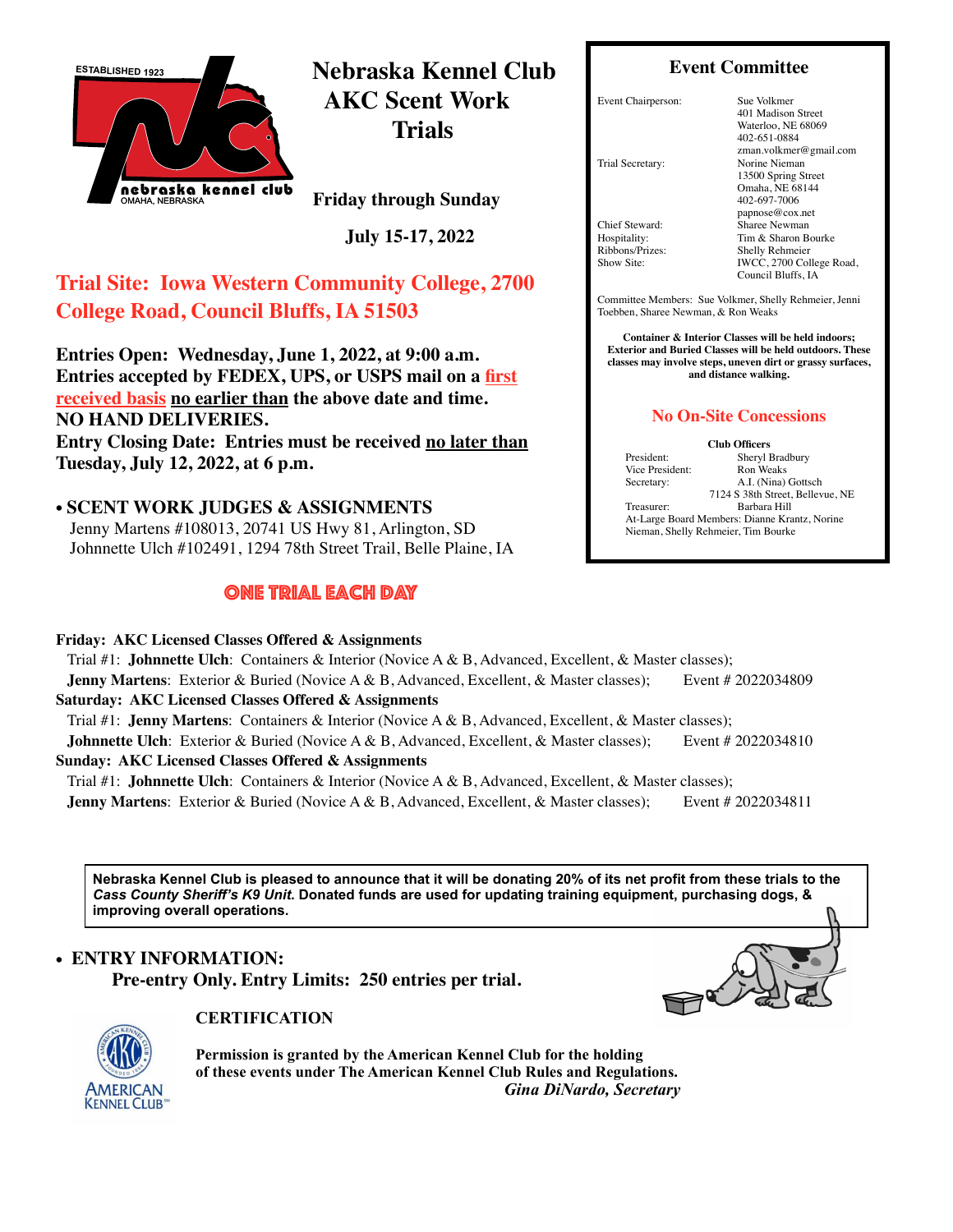## **• ELIGIBILITY & SPECIAL NOTICES TO EXHIBITORS**

- 1. **Eligibility for AKC Scent Work:** Classes are open to all dogs at least six (6) months of age that are individually registered with AKC, recorded in the FSS program, dogs with PAL /ILP numbers, or dogs enrolled in the AKC Canine Partners program.
- 2 **Class Eligibility: Novice A Classes** are open to dogs that have not completed any title for that particular element, that have not completed a comparable title with another organization, and whose handlers are neither Scent Work judges, nor have ever worked as professional detection dog handlers. **Novice B Classes** are open to all dogs.

**Advanced Classes** are open to dogs that have achieved the Novice title for that particular element. **Excellent Classes** are open to dogs that have achieved the Advanced title for that particular element. **Master Classes** are open to dogs that have achieved the Excellent title for that particular element.

- 3. All Container and Interior Classes will be held indoors. All Buried and Exterior Classes will be outdoors rain or shine unless dangerous conditions are present (such as lightning or flooding). Comfortable footwear and water-resistant clothing are recommended. Exterior classes may require walking a distance uphill/downhill or up and down stairs.
- 4. Dogs that have previously earned the same or higher level AKC Scent Work titles may enter lower level classes.
- 5. Dogs are eligible to enter up to two difficulty levels in each element, in each trial. Dogs may only enter a class once in each event. A class is defined as a particular difficulty level within a particular element.
- 6. Handlers may not handle more than one dog in each class. Multiple dogs from the same owner may be entered in the same class, provided they are run by different handlers.

## **• ENTRY INFORMATION: FEES, DATES, and TIMES**

Entries open Wednesday, June 1, 2022, at 9:00 a.m. CDT **Entries accepted on a first received basis by UPS, FEDEX, or USPS mail no earlier than the above date and time. No hand deliveries.**

- 1. **Entry Fees**
	- **\$20 for each entry of each trial for each dog.** (Includes a \$3.50 AKC recording fee)
- 2. **Entry Closing Date:** Entries will be accepted until Tuesday, July 12, 2022, at 6:00 p.m. CDT NO Entries will be accepted or processed after that time. NO EXCEPTIONS.
- 3. **NO Day-of-Show Entries.**
- 4. Each dog must be entered on a separate official AKC Scent Work entry form. (see attachment)
- 5. No telephone, e-mail, or fax entries will be accepted.
- 6. Any entry missing crucial information will not be processed, nor counted as received, until authorization is obtained.
- 7. **Substitution Policy:** There will be no substitutions. An unentered dog may not be substituted for an entered dog.

#### • **SUBMITTING ENTRIES**

- 1. Entries must be submitted on an Official AKC Scent Work Entry form included with this Premium List. Photocopies of this form may also be used.
- 2. **Mailed Entries** must include all fees. Any mailed entries received without all fees will not be processed until such fees have been paid.

#### **Mail Entries to**:

Norine Nieman, NKC Trial Secretary, 13500 Spring Street, Omaha, Nebraska 68144. **Entries must be received by UPS, FEDEX, or USPS mail no earlier than the entry date and time. No Hand Deliveries.**

#### • **PAYMENT FOR ENTRIES**

- 1. Make checks payable to Nebraska Kennel Club **(***NKC)*. Checks must be payable in U.S. funds.
- 2. Entry payment must be made by check or money order. No entry will be processed without full payment.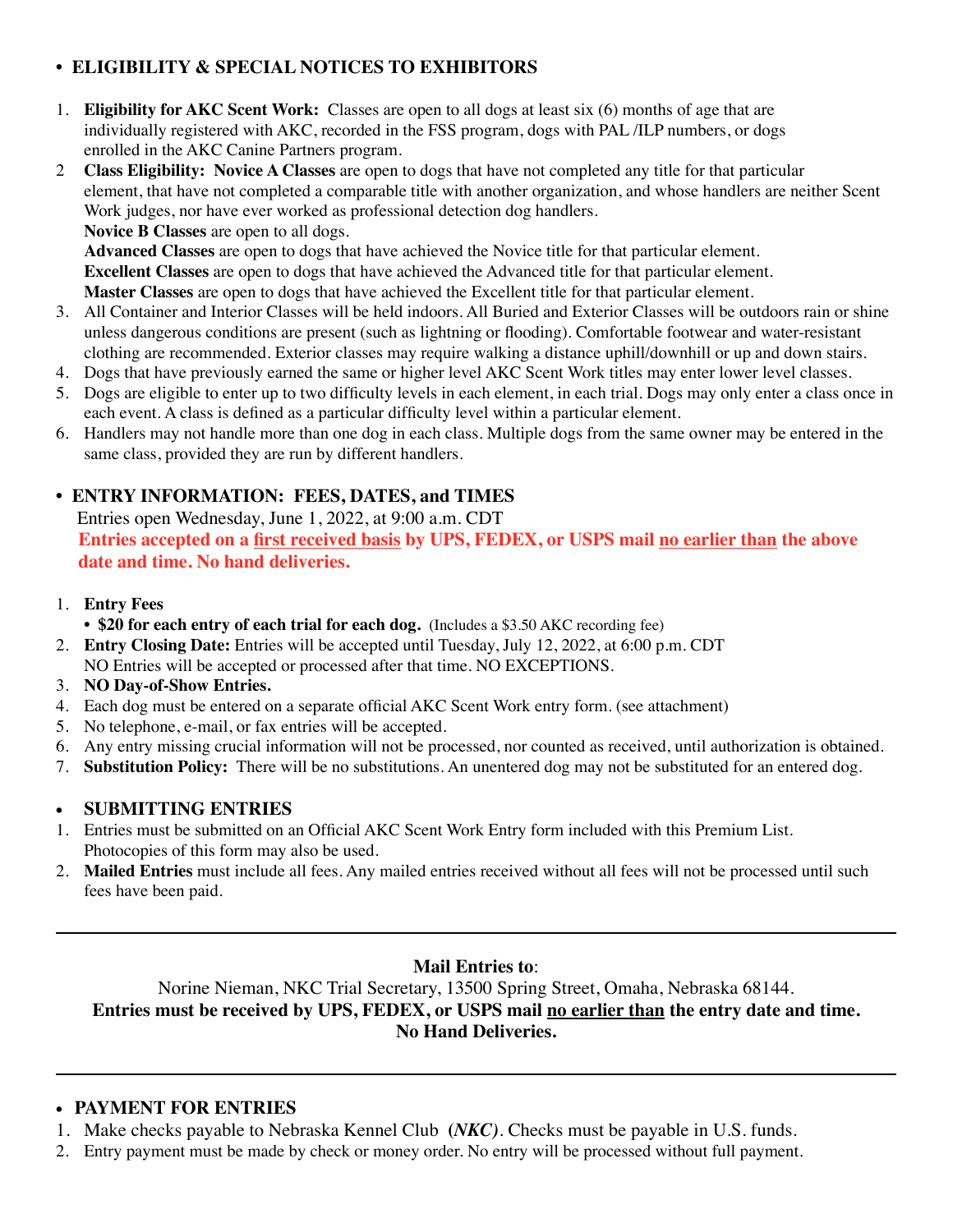- 3. Checks will be held until the closing date.
- 4. Post-dated checks or returned checks do not constitute valid entry fees. NKC will add a collection fee of \$35.00 to the amount of each returned check or money order.

## **• ENTRY CANCELLATIONS, REFUNDS, & WAIT LIST**

- 1. Entry cancellations MUST be received in writing (includes e-mail) prior to the closing of Entries and MUST include the dog's breed, AKC number, and name. Cancellations received by telephone are NOT acceptable.
- 2. No refunds will be given for invalid entries and dogs entered in the incorrect class after the event is over.
- 3. If an exhibitor cancels an entry before the closing date, the exhibitor's check will be shredded. If NKC has to issue a refund check, per an exhibitor's request, there will be a \$10 processing fee.
- 4. No entries will be refunded after the event is closed unless your entry is replaced by a waitlisted entry. (see #12)
- 5. Entry fees shall not be refunded in the event that a dog is absent, disqualified, excused by veterinarian or Judge, or barred from competition by action of the Event Committee.
- 6. Every effort will be made to find all duplicate entries before processing. If a duplicate entry is processed, however, no refund will be made.
- 7. Entry overpayments will not be refunded. Exhibitors may write a new check.
- 8. If, because of riots or civil disturbances, it is impossible to open or to complete a show or trial, no refund of entry fees will be made.
- 9. If, specifically because of Iowa governmental authority or pandemic guidelines, it is illegal or impossible to hold this event, NKC will update exhibitors and issue full refunds.
- 10. Exhibitors understand that they are entering this event at their own and others' risk.
- 11. If, in the opinion of the host club, the well-being of dogs, exhibitors, or spectators is at risk due to extreme weather conditions, such as, but not limited to snowstorms, tornadoes, lightning, or extreme heat, the host club may cancel or stop a show or trial before completion. No refunds will be made in such cases.
- 12. A wait list with a maximum of twenty (20) dogs will be established on a first received basis. All entries on the wait list must be received by the closing date. On the day of the trial, the club may assign entries for absent individuals to those on the wait list who are present at the trial site. If multiple waitlisted individuals are present at the event site, the runs will be assigned in waitlist order. A full refund will be reimbursed to any entrant whose entry is replaced by a waitlisted entry. Checks will be shredded for anyone on the wait list who doesn't get into the trials.

## **• ENTRY CONFIRMATION, ARMBAND NUMBERS, AND JUDGING PROGRAM**

- 1. **E-mailed confirmation of entries** will be sent to the e-mail address included on the entry form (please type or print clearly) as soon as possible after the entry has been accepted and processed. Please verify the classes your dog is entered into when receiving this e-mail of processed entry. Should there be any errors, please contact the Trial Secretary, Norine Nieman, at [papnose@cox.net](mailto:nanieman@cox.net) immediately.
- 2. One armband number will be assigned to each dog for all trials in which the dog is entered, and will be used to determine the running order of dogs as well as to help judges and trial officials identify dogs in their records. Numbers will be available at the check-in table in the lower level of Looft Hall each day of the trial.
- 3. The armband number need not be physically displayed on the dog or handler.
- 4. You will receive updated trial information along with the judging program after the trial closes.

## • **CLASS TRANSFER/CORRECTION OF ENTRY**

- 1. Owners are responsible for the accuracy of information and any errors on the entry forms. There will be no refunds for invalid entries. A **move-up transfer** may be requested if, according to the owner's records, the handler and dog are eligible and the dog has completed the requirements for the title after the closing date of the trial in which the advanced entry is made. A **move-down transfer** may be requested if the owner mistakenly entered the dog in a higher-level class for which it is not eligible. A **lateral transfer** (from section A to section B in Novice) may be requested if the owner mistakenly entered the dog in section A, and it is not eligible. The request for a class transfer must be made in writing and presented to the trial secretary at least thirty (30) minutes prior to the start of each trial.
- 2. Transfers may be approved provided the class is available and entry limits have not been met.
- 3. Dogs may be **transferred** between trials.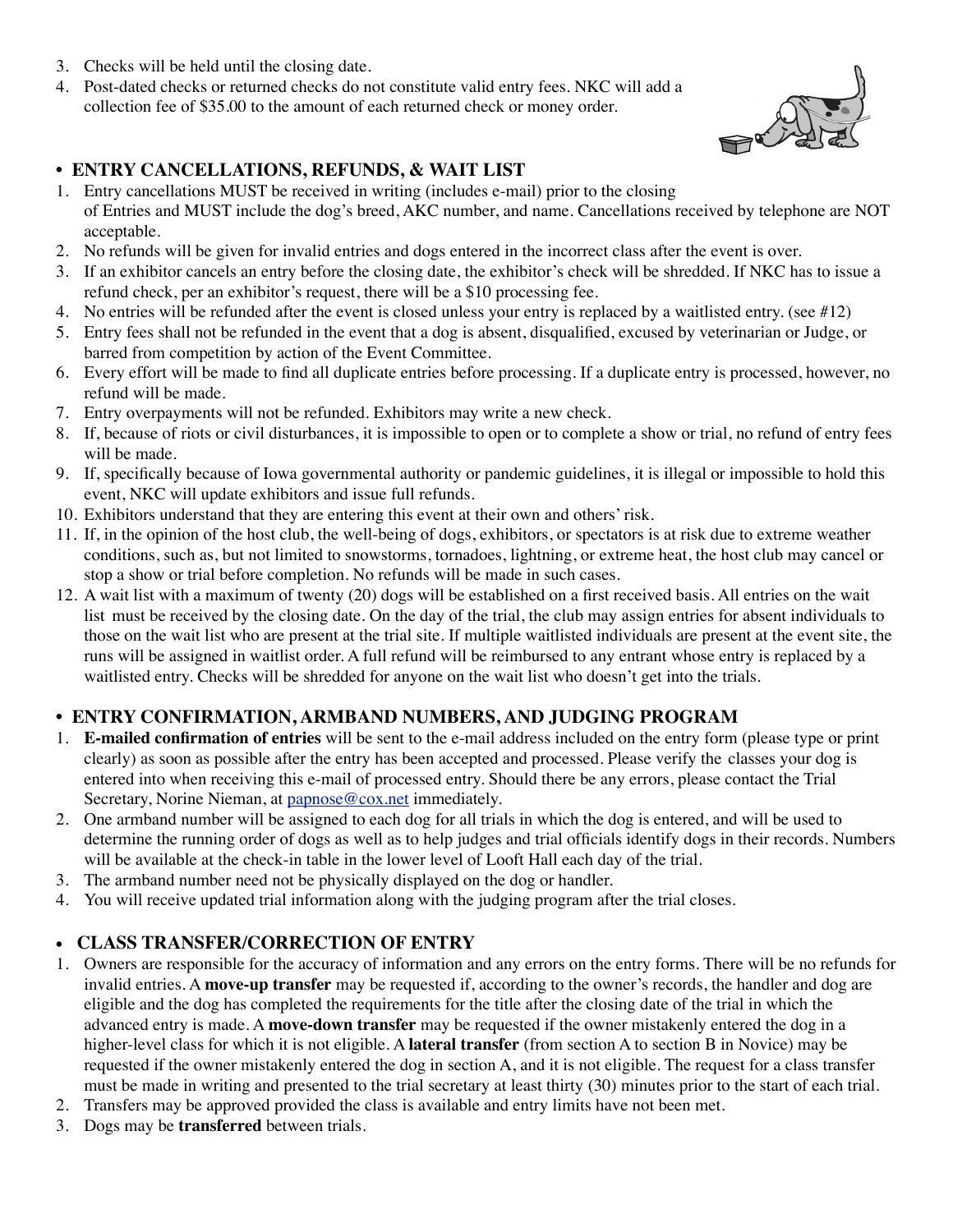• **EVENT HOURS:** Event hours are: Friday - Sunday: 7:30 a.m. - 6:00 p.m.

#### • **GENERAL BUILDING, CRATING, PARKING, & FOOD INFORMATION**

- 1. All event location times are Central Daylight Time.
- 2. There will be absolutely NO SMOKING anywhere on the IWCC grounds. **This includes in your vehicle per IWCC policy.**
- 3. Parking is in the lot next to Looft Hall.
- 4. **For this event exhibitors are required to crate in or near their cars.**
- 5. **Food will NOT be available for on-site purchase. Please bring your own food & drink.**

#### • **TRIAL TIMES & CLASS ORDER**

- 1. There will be a judges' briefing at 8:15 a.m. followed by the classes. Start time is the same for each day.
- 2. Class order will be determined after the closing date. The order of classes will be included in the information sheet along with the judging program which will be sent after closing.
- 3. There will be a lunch break each day at the judges' discretion.

#### • **EXHIBITOR AND GENERAL INFORMATION**

- 1. All events are held under the Rules and Regulations of the American Kennel Club, Inc. By entering these trials, exhibitors acknowledge that they are familiar with the rules and regulations of the event in which they have entered. Here is the link to the **AKC Scent Work Rules**.
- 2. NKC, its agents; AKC, its agents and its employees; assume no responsibility for any loss, damage, injury or illness sustained by spectators or by exhibitors and handlers, or to any of their dogs or property, and further assume no responsibility for injury to children not under the control of their parents or guardians. AKC and NKC are not responsible for any loss, accidents, illness, or theft.
- 3. The owner or designated handler of each dog is solely responsible for having it ready at ringside when its class is to be judged. The host organization, event committee, and Trial Secretary have no obligation or responsibility for providing service through a public address system, or stewards or runners for the purpose of locating dogs that are not brought into the ring when required.
- 4. Dogs may arrive any time prior to their scheduled time of judging. Dogs not required for further judging may leave the trial site.
- 5. No unentered dogs allowed on the event grounds. Note: no dogs less than 8 weeks of age may be present on the grounds of an AKC licensed event.
- 6. Dogs are not to be left unattended when crated in soft mesh crates. No dog may be left in an unlatched or un-zippered crate.
- 7. Except when being crated or exhibited, dogs must be kept on leash.
- 8. Exhibitors and dog owners are expected and required to clean up after their own dogs. Please potty your dog in the designated area and use the provided receptacles for disposal. Any person witnessing a violation of this rule must report it to the Event Committee. The Event Committee may ask any person violating this rule to leave the event grounds. No refund will be made if an exhibitor is asked to leave the grounds.
- 9. Absolutely no alcoholic beverages or illegal drugs will be allowed on the grounds or in the buildings on the day of an AKC licensed event.
- 10. It is expressly understood that exhibitors alone are responsible for the behavior of their dogs and/or children. Any exhibitor whose dogs and/or children create unnecessary disturbances or repeatedly engage in unsafe or disruptive behavior may, at the discretion of the Event Committee, be asked to leave the show site. In that case, no refund of any fees paid will be made. AKC will vigorously support any facility that files a complaint about exhibitors who fail to keep their dogs quiet or to clean up after them. In order that the bad conduct of a few exhibitors does not spoil it for the majority of responsible exhibitors, AKC will take strong disciplinary action against any offenders.
- 11. Females in season will not be allowed to compete. A refund minus \$5 processing fee will be given with a vet's certification, if your female is withdrawn no later than one-half hour prior to the start of the first class of the trial.
- 12. **Trial Site:** It is not appropriate to scout the trial location prior to the trial date. Many search locations are real-life environments and such visits may risk the host losing the opportunity to use the location in the future.
- 13. **Possession of Odors and Training:** Chapter 5 Section 35 of the Scent Work Regulations state, "No person other than those engaged in the administration of a trial shall be in possession of any target odor when on the trial grounds. There shall be no training on the grounds of an AKC Scent Work Trial, other than in the designated warm-up area."